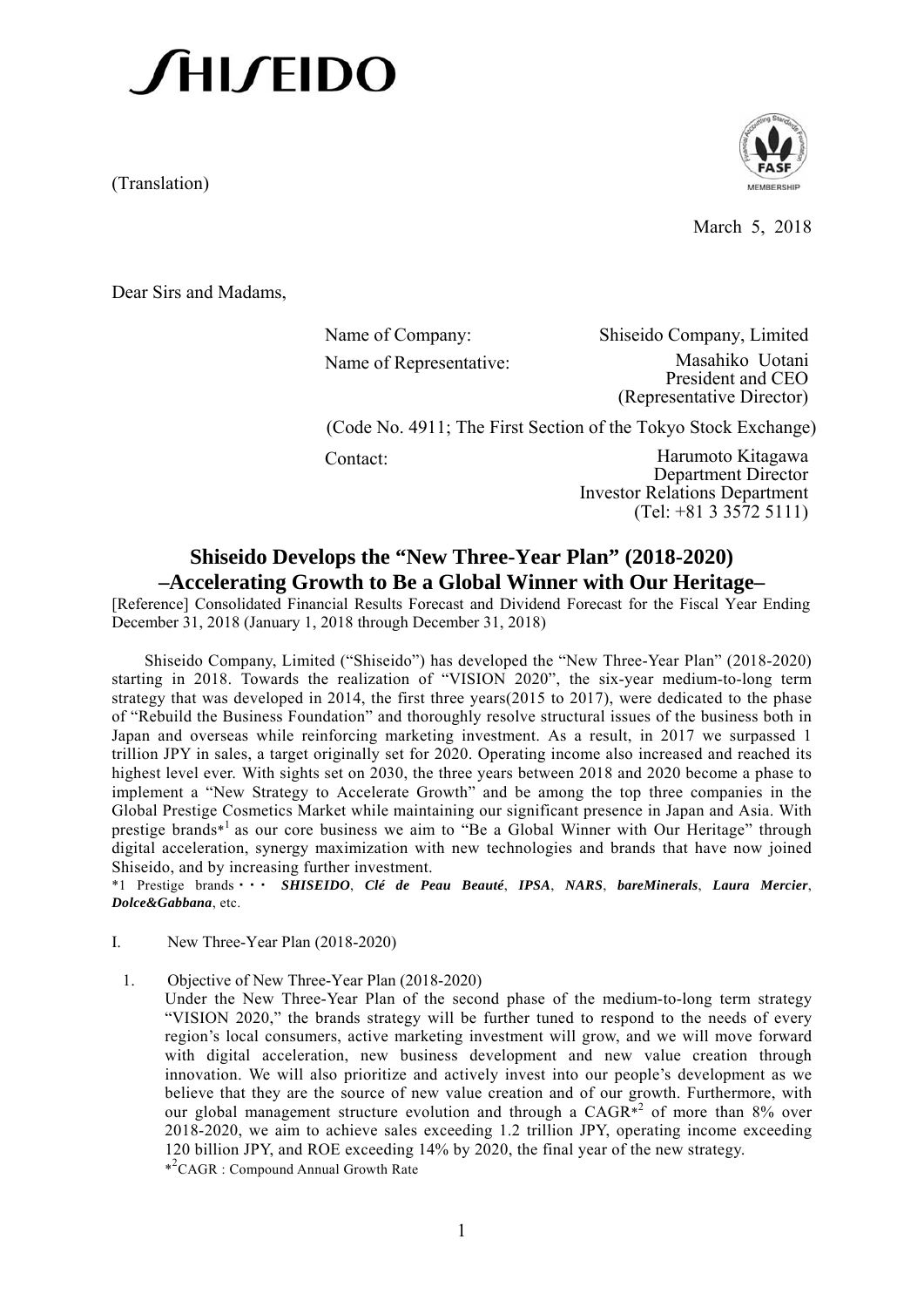

- 2. Key Strategies Under the New Three-Year Plan Building for the Future-
	- (1)Further "Selection and Concentration" of Brand Businesses
		- While maintaining "Prestige First" as our central strategy, we will sustain and expand our growth potential while accelerating the growth of our Cosmetics and Personal Care Brand Business in Asia. With further development in mind we will commit an additional investment in marketing on the base of the 2017 amount, a combined sum of 120 billion JPY in annual increments over the next three years.

### ①"Prestige First" Strategy

We will aim to increase sales of makeup and fragrances in the global prestige market in order to expand our market share while strengthening our profit base by increasing sales of skincare products, Shiseido's biggest strength. Through the introduction of innovative breakthrough products, product development in collaboration with retailers, upgrades in visual merchandizing, expansion of brand shops, and optimization of digital communication through Social Media we will provide our customers with more brand experience opportunities. We will also develop further upon expand our cross-border marketing, mainly focusing on the Chinese consumer, expanding to all of Asia and in the future to the rest of the world.

### ②Cosmetics and Personal Care Brands Strategy for Asia

In the Asian market, in addition to prestige brands, we will expand to promote four more brands currently marketed mainly in Japan (*ELIXIR*, *ANESSA*, *SENKA*, and *INTEGRATE*) to the China market and other Asian regions. In order to capture the needs of consumers in each market we will expand our research and development, develop products that bring high added value, and collaborate with retailers, and, thus, further enhance our brand power.

With the purpose of restructuring our supply system, we will increase our capital expenditure, separate from the marketing investment, by a total of 130 billion JPY within the next three years, in order to enhance the production system, build new factories, and strengthen cooperation with suppliers.

### (2)Acceleration of Digitalization and New Business Development

In e-commerce (EC), we will strengthen cooperation with major EC websites around the world, integrate in-store customer data at the shop front, and promote CRM (customer relationship management).

In order to elevate the business operations infrastructure, while developing all employees' capabilities, we will also promote the seamless integration of business processes between the main headquarters and every regional headquarters, build an integrated IT platform and centralize the management of data. This will require an investment of approximately 27 billion JPY in total over the next three years. For new business development, we will strengthen our solutions through personalization in order to provide value according to every consumer's individual needs. By combining superior digital technologies (including IoT) with our exciting businesses we will create new products and consumer experiences.

(3)New Value Creation through Innovation

By merging our own knowledge and experience with the capabilities of acquired brands and technologies together with the high expertise of talented people we will not only produce innovation in cosmetics but also build innovative business models and explore new frontiers such as artificial skin, hair and skin regeneration, and advanced beauty care. In the area of research and development, we will increase the number of R&D personnel to 1,500 and aim for R&D investment-to-sales ratio of 3% by 2020. Furthermore, in order to maximize R&D capabilities on the global level, "Global Innovation Center " will start its operation in Yokohama Minato Mirai 21, from December 2018 as a hub for all our innovation centers around the world.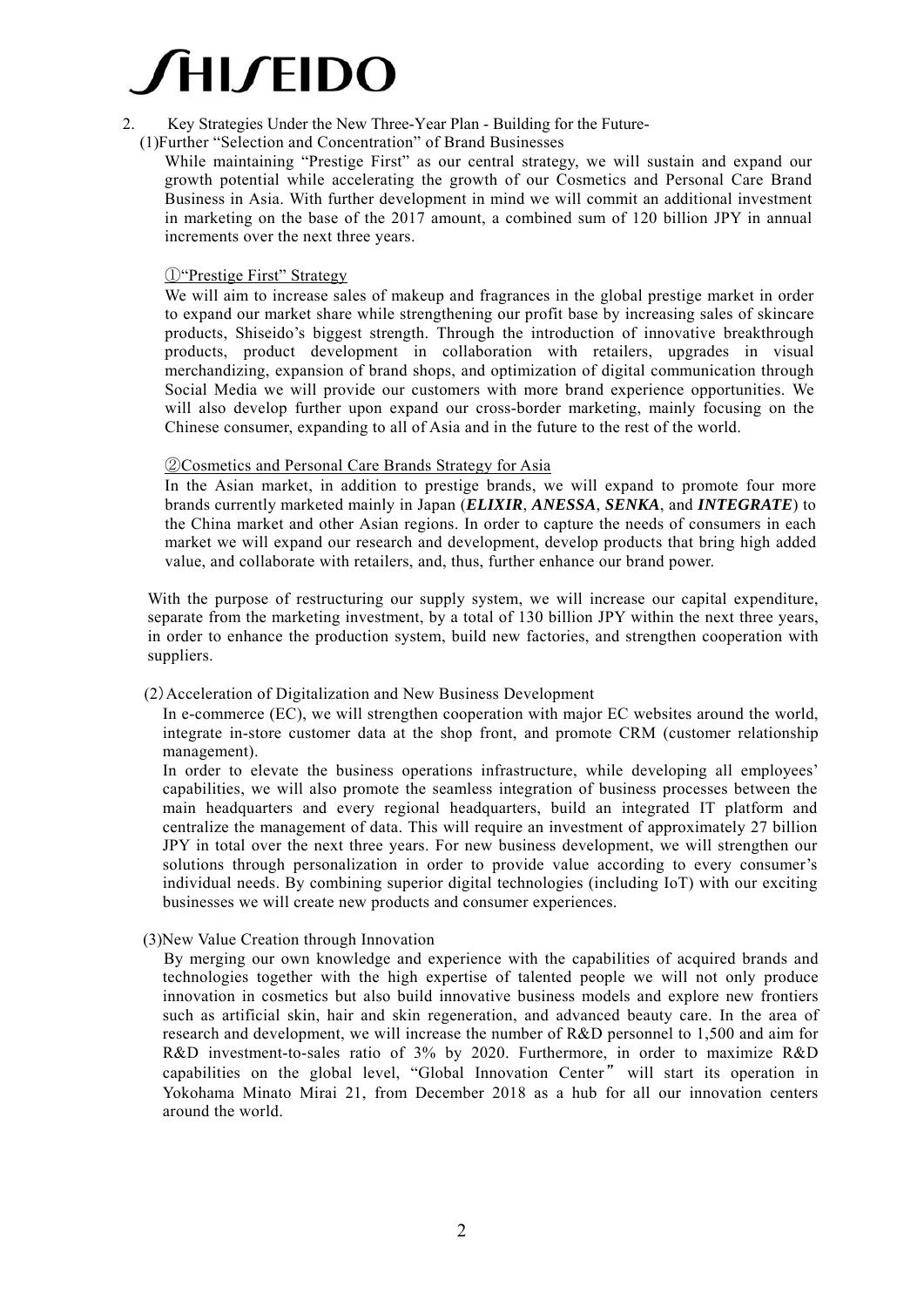### (4)Developing Talent and Organization to Be a Global Winner -PEOPLE FIRST**-**

We will be opening training facilities at all our regional headquarters targeting employees all over the world, in addition to an MBA program for young employees in order to develop future global talent, enhancement of leadership training programs for management personnel development, and English language training as preparation for the English mandate starting from October 2018. Over the three years, we plan to invest approximately 14 billion JPY in total. At the same time, we will renovate our office environment both in Japan and overseas. Furthermore, in order to accelerate diversity of our organization, we will create a global talent database with unified standards and promote global mobility. In Japan we will also aim to reach a 40% ratio of women in managerial positions, considering the specifics of our business.

### (5)Next New Global Management Model

In 2016, we launched a matrix-type global management structure intersecting brand categories with our six regions<sup>\*3</sup>. At the same time, we established for "Centers of Excellence (COE)" in which regions that significantly influence categories globally lead strategy planning and product development. Japan hosts the COE for skincare, the Americas for makeup and digital marketing, and EMEA for fragrances. Furthermore, from 2018, we will leverage the respective knowledge and experience acquired in each region for the benefit of each brand and global marketing in order to realize a new business model and digitalization as quickly as possible. To that end, we will establish the "Technology Innovation Center" in Boston, U.S., among others. \*3 Japan, China, Asia Pacific, Americas, EMEA, Travel Retail

3. Key Directions of Regional Headquarters

Japan, China, Asia Pacific and Travel Retail will maintain and further accelerate the growth momentum for high profitability. With regards to the Americas and EMEA, we will work on improving our profitability and aim for more than 10% operating profit margin.

| Japan         | Focus on Skincare, Base Makeup, Sun Care/High appeal to the younger generations and<br>children of baby boomers / Enhancement and expansion of contact points with consumers |  |  |
|---------------|------------------------------------------------------------------------------------------------------------------------------------------------------------------------------|--|--|
| China         | Acceleration of Prestige brands growth/Acceleration of digital & EC                                                                                                          |  |  |
| Asia Pacific  | Acceleration of Prestige brands growth/Building solid base for Cosmetics and Personal Care                                                                                   |  |  |
| Americas      | Improvement of profitability of <b>bareMinerals</b> /                                                                                                                        |  |  |
|               | Creating a new business model through advanced technology                                                                                                                    |  |  |
| <b>EMEA</b>   | Improvement of profitability of fragrance / Full-scale expansion to the Middle East region                                                                                   |  |  |
| Travel Retail | Enhancement of brand portfolio / Strengthening cooperation with operators                                                                                                    |  |  |

### 4. Financial Strategies

(1)Returns to Shareholders

With regards to return to shareholders, we aim to achieve total returns, comprising direct returns and medium-to-long-term share price gains. Although we traditionally aimed at a target payout ratio of 40% on medium-term basis, from 2018 we will give more emphasis to free cash flow and will achieve long-term, stable and continuous returns aiming for the minimum level of dividend on equity ratio (DOE) at 2.5%. We will also buy back shares flexibly taking the market environment into consideration.

(2)Financial KPIs

With the aim to improve corporate value on the medium-to-long term basis, we will create cash flow through consistent growth and improvement of capital efficiency while strengthening our financial foundation even further. By doing so, we will aim at an ROE exceeding 14%, for return on invested capital (ROIC) to exceed 12%, and for a cash conversion cycle (CCC)<sup>\*4</sup> of 100 days or less.

\*4 Receivables turnover period (days)+Inventory turnover period (days)-Payables turnover period (days)

### (3)Investment Enhancement

In order to ensure persistent growth beyond 2020, we plan to produce operating cash flow of more than 350 billion JPY in total over the four years starting from 2017, and to spend more than 300 billion JPY in total over the three years on capital expenditure under our key strategies,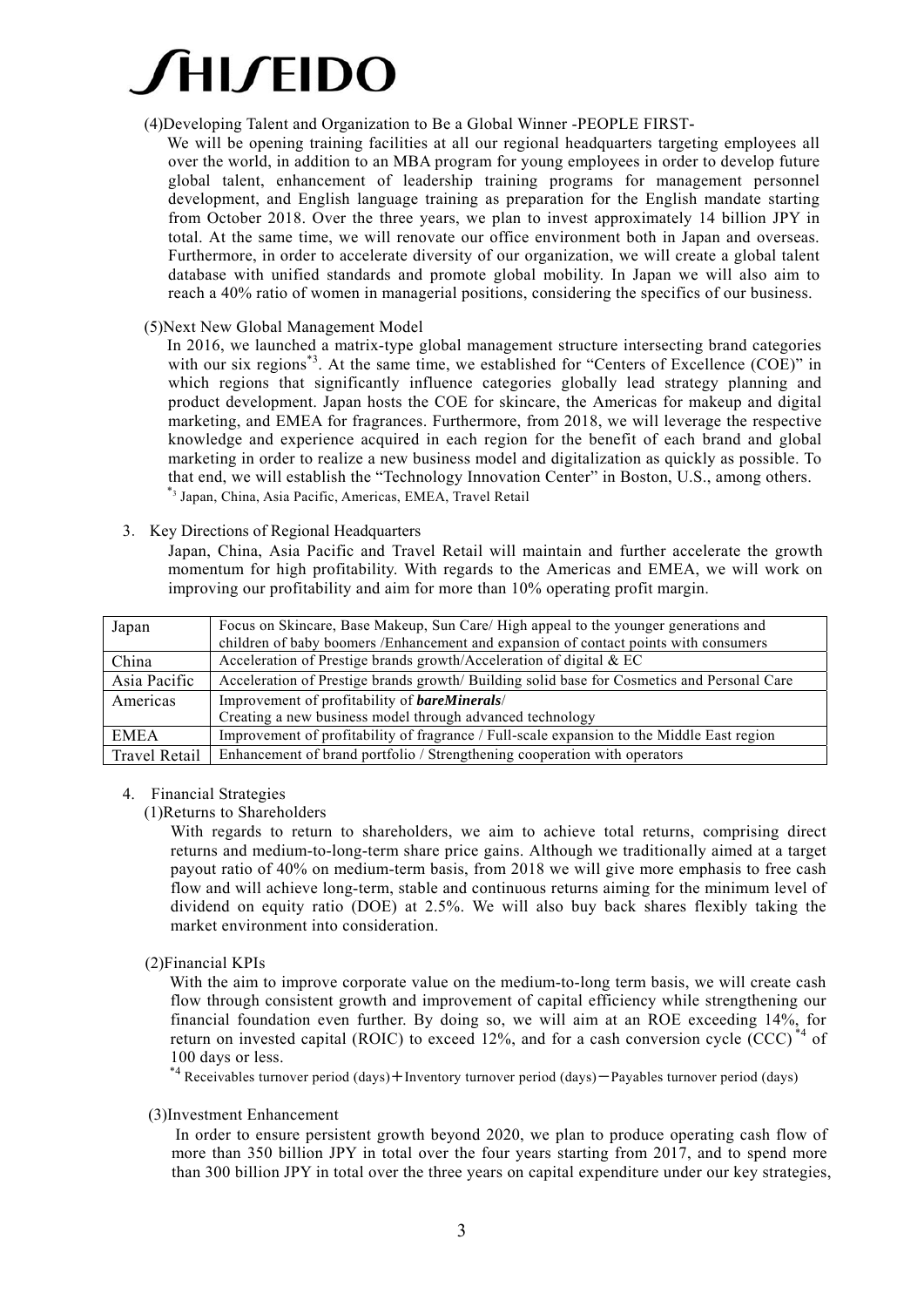such as IT and supply chain, separately from marketing investment and investment in human resources.

- II. 2018 Forecast
	- 1. Consolidated Financial Results Forecast for the Fiscal Year Ending December 31, 2018 (January 1, 2018 through December 31, 2018)

|                                                                                    |           |                     |                    |                                                   | (Millions of yen)               |
|------------------------------------------------------------------------------------|-----------|---------------------|--------------------|---------------------------------------------------|---------------------------------|
|                                                                                    | Net Sales | Operating<br>Income | Ordinary<br>Income | Net Income<br>Attributable to<br>Owners of Parent | Net Earnings per<br>Share (Yen) |
| February 2018<br>announcement $(A)$                                                |           |                     |                    |                                                   |                                 |
| Forecast (B)                                                                       | 1,033,000 | 90,000              | 90,000             | 54,000                                            | 135.16                          |
| Amount of increase or<br>$decrease (B-A)$                                          |           |                     | ۰                  | Ξ.                                                |                                 |
| Rate of increase or<br>decrease $(\% )$                                            | ۰         | $\overline{a}$      | ٠                  | ۰                                                 |                                 |
| (Reference) Results for<br>the previous period<br>(ended December 31,<br>2017) (C) | 1,005,062 | 80,437              | 80,327             | 22,749                                            | 56.95                           |
| Amount of increase or<br>$decrease (B-C)$                                          | 27,937    | 9,562               | 9,672              | 31,250                                            |                                 |
| Rate of increase or<br>decrease $(\% )$                                            | 2.8       | 11.9                | 12.0               | 137.4                                             |                                 |

We expect our consolidated sales to reach 1 trillion 33 billion JPY, 2.8% increase on the previous year, or an 8% increase on a like-for-like basis, excluding the influence from extraordinary factors such as the sale of Zotos international, Inc. in FY 2017, etc. Due to higher margins accompanying the increase in sales, operating income is forecast to reach 90 billion JPY, and ordinary income 90 billion JPY. We expect net income attributable to owners of parent to reach 54 billion JPY.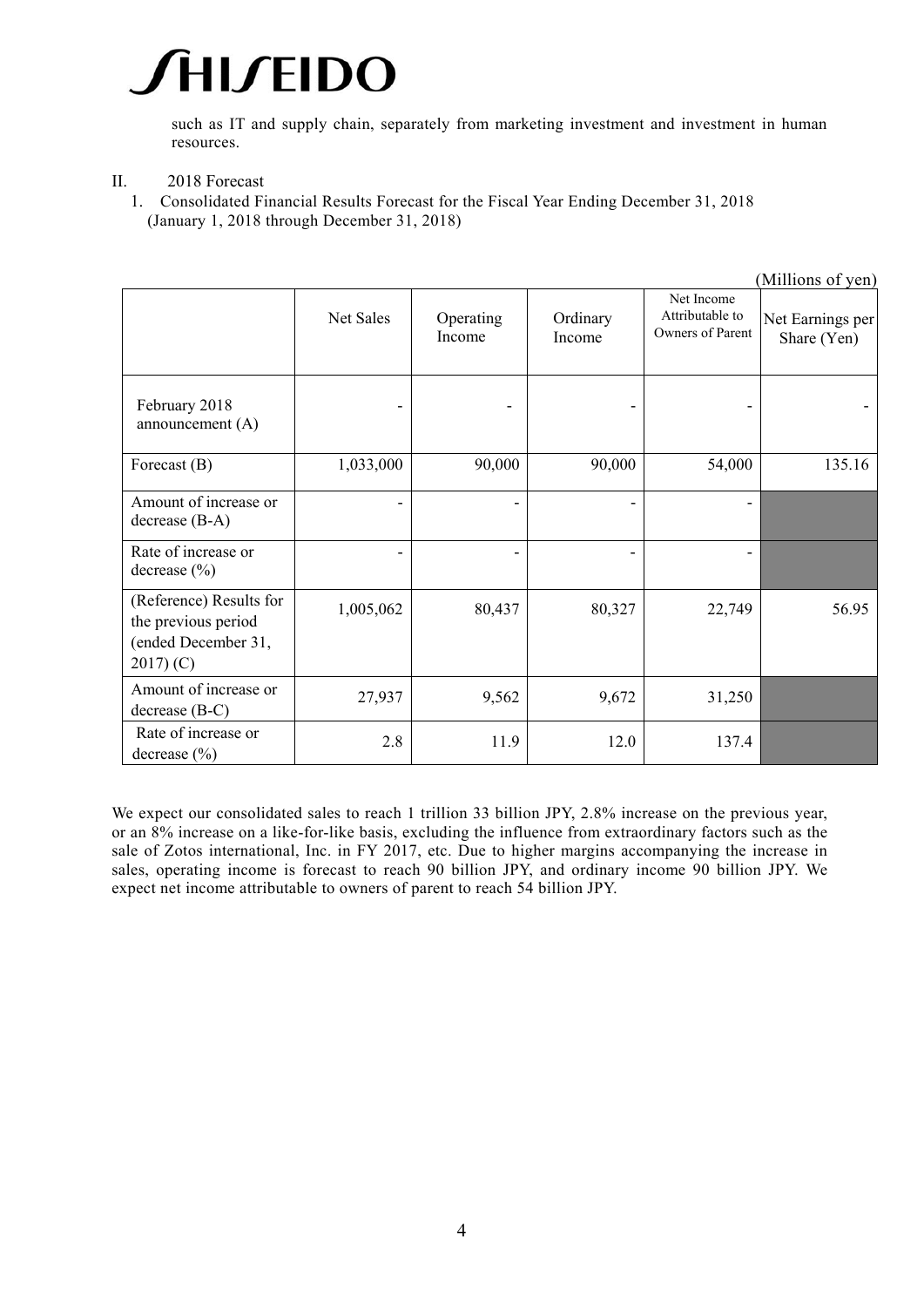2. Dividend Forecast for the Fiscal Year Ending December 31, 2018 (January 1, 2018 through December 31, 2018)

|                                                                          | Annual dividends per share |          |           |  |  |
|--------------------------------------------------------------------------|----------------------------|----------|-----------|--|--|
|                                                                          | End of first half          | Year-end | Full year |  |  |
| February 2018 announcement                                               |                            |          |           |  |  |
| Forecast                                                                 | 15.00                      | 15.00    | 30.00     |  |  |
| Results for the current period                                           |                            |          |           |  |  |
| Plan and results for the<br>previous period<br>(ended December 31, 2017) | 12.50                      | 15.00    | 27.50     |  |  |

(Note) Year-end dividend for the fiscal year ended December 31, 2017 will be determined at the 118<sup>th</sup> Ordinary General Meeting of Shareholder to be held on March 27, 2018.

# 【**Reference**】

Consolidated Net Sales

|                |                               |                                                          |                                                                                              |                                          |                                                               | (Billions of yen)                                                            |
|----------------|-------------------------------|----------------------------------------------------------|----------------------------------------------------------------------------------------------|------------------------------------------|---------------------------------------------------------------|------------------------------------------------------------------------------|
| Classification |                               | Fiscal year ending<br>December 31,<br>2018<br>(Forecast) | For reference<br>Fiscal year<br>ended<br>December 31,<br>2017<br>(After<br>reclassification) | Change, %<br>(After<br>reclassification) | Change in local<br>currency, %<br>(After<br>reclassification) | Fiscal year<br>ended<br>December 31,<br>2017<br>(Before<br>reclassification) |
| Net Sales      |                               | 1,033.0                                                  | 1,005.1                                                                                      | 2.8%                                     | 3%                                                            | 1,005.1                                                                      |
|                | Japan Business                | 459.0                                                    | 431.6                                                                                        | 6.3%                                     | 6%                                                            | 431.0                                                                        |
|                | China Business                | 163.0                                                    | 144.3                                                                                        | 13.0%                                    | 14%                                                           | 144.3                                                                        |
|                | Asia Pacific Business         | 64.0                                                     | 59.9                                                                                         | $6.9\%$                                  | 9%                                                            | 54.2                                                                         |
|                | Americas Business             | 125.0                                                    | 134.1                                                                                        | $(6.8\%)$                                | (5%)                                                          | 140.4                                                                        |
|                | <b>EMEA Business</b>          | 115.0                                                    | 108.5                                                                                        | $6.0\%$                                  | 5%                                                            | 128.4                                                                        |
|                | <b>Travel Retail Business</b> | 74.0                                                     | 65.0                                                                                         | 13.8%                                    | 15%                                                           | 44.5                                                                         |
|                | Professional Business         | 21.0                                                     | 48.0                                                                                         | $(56.2\%)$                               | (56%)                                                         | 48.0                                                                         |
|                | Other                         | 12.0                                                     | 13.7                                                                                         | $(12.4\%)$                               | (12%)                                                         | 14.3                                                                         |

Notes:

1. Effective from the fiscal year ending December 31, 2018, the Company has revised its reportable segment classification method in line with the Group's internal financial management structure. As a result, the Fragrance business in Asia Pacific included in the "EMEA Business" under the Company's previous segment classification will be included in the "Asia Pacific Business," the Fragrance business in Travel Retail included in the "EMEA Business" will be included in the "Travel Retail Business," and *2e* (doe) and *NAVISION* included in "Other" will be included in the "Japan Business." Moreover, due to changes in distribution channels, part of businesses of *NARS, bareMinerals,* and *Laura Mercier* from retailers in each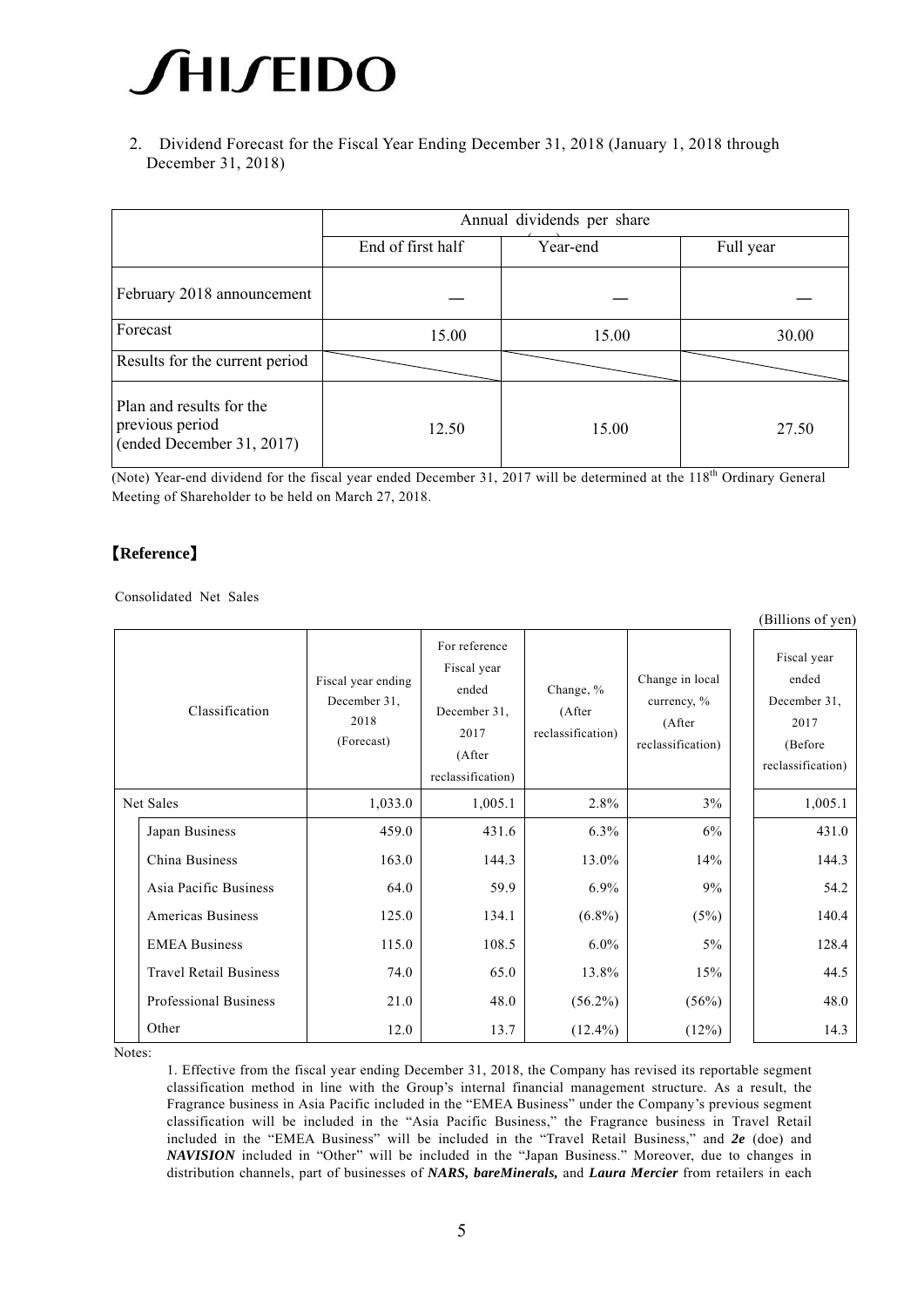

region included in the "Americas Business" under the Company's previous segment classification will be included in the "Asia Pacific Business," " EMEA Business" and "Travel Retail Business," respectively. Actual results for the fiscal year ended December 31, 2017 are presented based on classification after the change.

2. "Other" mainly includes business segments not included in the reportable segments, such as manufacturing operations as well as the activities of the Frontier Science business, the Restaurant business, etc.

#### **[Japan Business]**

In the Japan business, we will reinforce brand management with focus on consumers and further accelerate the expansion of market shares in three skin categories through heightened marketing investment. By fortifying cross-border marketing, we will capture increasing inbound demand while expanding the anti-wrinkle market with launches from various brands, to increase our share in the market. We will promote expansion and enhancement of contact points with the younger demographic, nurturing future growth. We expect sales to reach 459 billion JPY, 6% up from the previous year (or a 7% increase on a like-for-like basis, excluding the influence from the transfer of shares held, etc. of KINARI Inc., etc.).

#### **[China Business]**

In the China business, while further accelerating the growth of prestige brands *SHISEIDO, Clé de Peau Beauté, IPSA,* and *NARS*, we will enhance made in Japan brands such as *ELIXIR* and *ANESSA*. Also in response to the growing e-commerce market, we will further enhance the development of prestige brands and *AUPRES*, in addition to the development of personal care brands mainly centering on *SENKA*. We expect sales to reach 163 billion JPY, a 14% increase year-on-year on local currency basis.

#### **[Asia Pacific Business]**

In the Asia Pacific business, we will further pursue the potential of made in Japan brands which are highly valued in the region, with a focus on the enhancement of Prestige and Fragrance. We will boost *ELIXIR* and *ANESSA* in Cosmetics and *SENKA* in Personal Care. We expect the sales to reach 64 billion yen, 9% up year-on-year on local currency basis.

#### **[Americas Business]**

In the Americas business, we will work towards the turnaround of *bareMinerals* and promote a drastic shift to digital marketing targeted at Millennials and Generation Z, while closing boutiques with low profitability in North America.

We will aim for further growth with focus on *SHISEIDO, Clé de Peau Beauté, NARS, Laura Mercier*, and *Dolce&Gabbana*. We expect our sales to reach 125 billion JPY, a decrease of 5% year-on-year on a local currency basis (or unchanged from the previous year on a like-for-like bases, excluding the effect of termination of the distribution agreement with Burberry and the transfer of *RéVive*).

#### **[EMEA Business]**

In the EMEA business, for fragrance, we will continue the enhancement with the main focus on **Dolce&Gabbana,** which significantly recovered its growth potential in the fourth quarter of FY2017, and *narciso rodriguez,* which has been doing very well. On the other hand, for skincare and makeup, we will make focused investment into *SHISEIDO, NARS, Laura Mercier* and *bareMinerals* and accelerate the growth momentum. We expect our sales to reach 115 billion JPY, an increase of 5% year-on-year on local currency basis (or an 8% increase on a like-for-like basis, excluding the effect of termination of distribution agreement with Burberry).

### **[Travel Retail Business]**

The Travel Retail business is positioned as our business of focus as it holds great growth potential, and we will expand our investment actively mainly in Asia. Specifically, we will focus on marketing activities to address the unique needs of travelers and development of products exclusively available through travel retail channels, while increasing the number of counters at airports around the world and enhancing advertising and promotions. We expect our sales to reach 74 billion JPY, an increase of